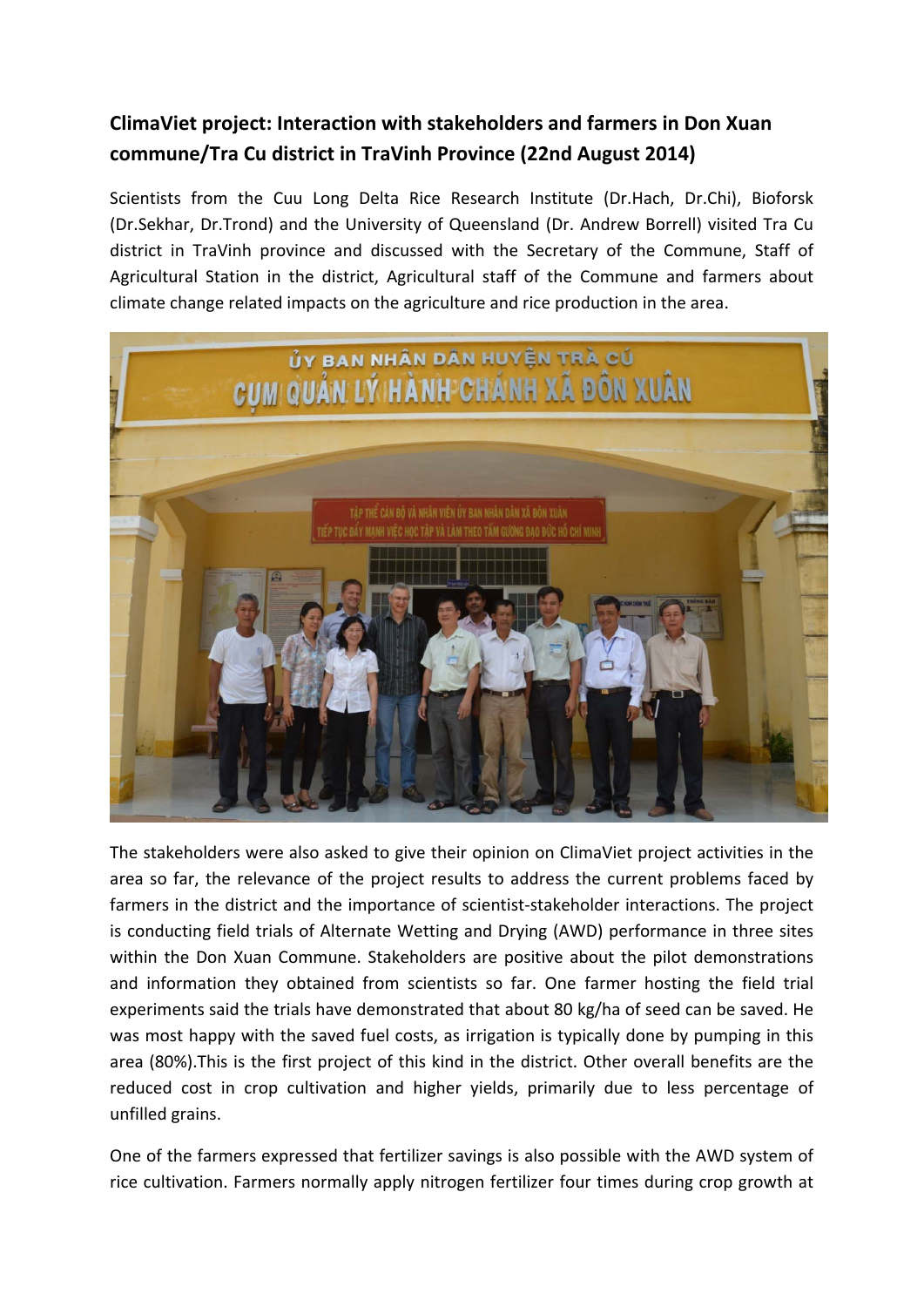25 day intervals. However, they did not apply the 4th application with AWD, thereby saving 25% of fertilizer input. The results are yet to be seen, since the crop is yet to be harvested.

Also, water savings occurred in the wet but not dry season. The farmers stated that in the wet season, one irrigation was required for AWD compared with three irrigations for the flooded control. However, 12 irrigations were required in AWD and the flooded control in the dry season.



## **The main issues discussed with stakeholders:**

**Water management in the province:** The irrigation infrastructure in the district was initially developed in 1985 and has been expanded since then. Water is supplied free by the government – stopped collecting fees for irrigation infrastructure about 10 years ago. In 2012, the Commune got funding to improve the irrigation system again. The government provides funds to maintain the irrigation systems, cleaning canals etc.

There is shortage of water during the dry season, mostly from February to April. The water has to be pumped from one field to another during water shortages. The soil is a sandy‐loam texture, and it is not easy to shift to other cropping systems from rice, as there is no market for other crops like maize or vegetables.

**Salinity and impacts on agriculture and rice production:** Currently, sluice gates can be closed to prevent salt water intrusion. Once the salt concentration reaches 2 ppt the gates are closed. If salinity is high, the root system rots and plants cannot take up nitrogen fertilizer. Farmers suggested several options to address salinity, including the use of tolerant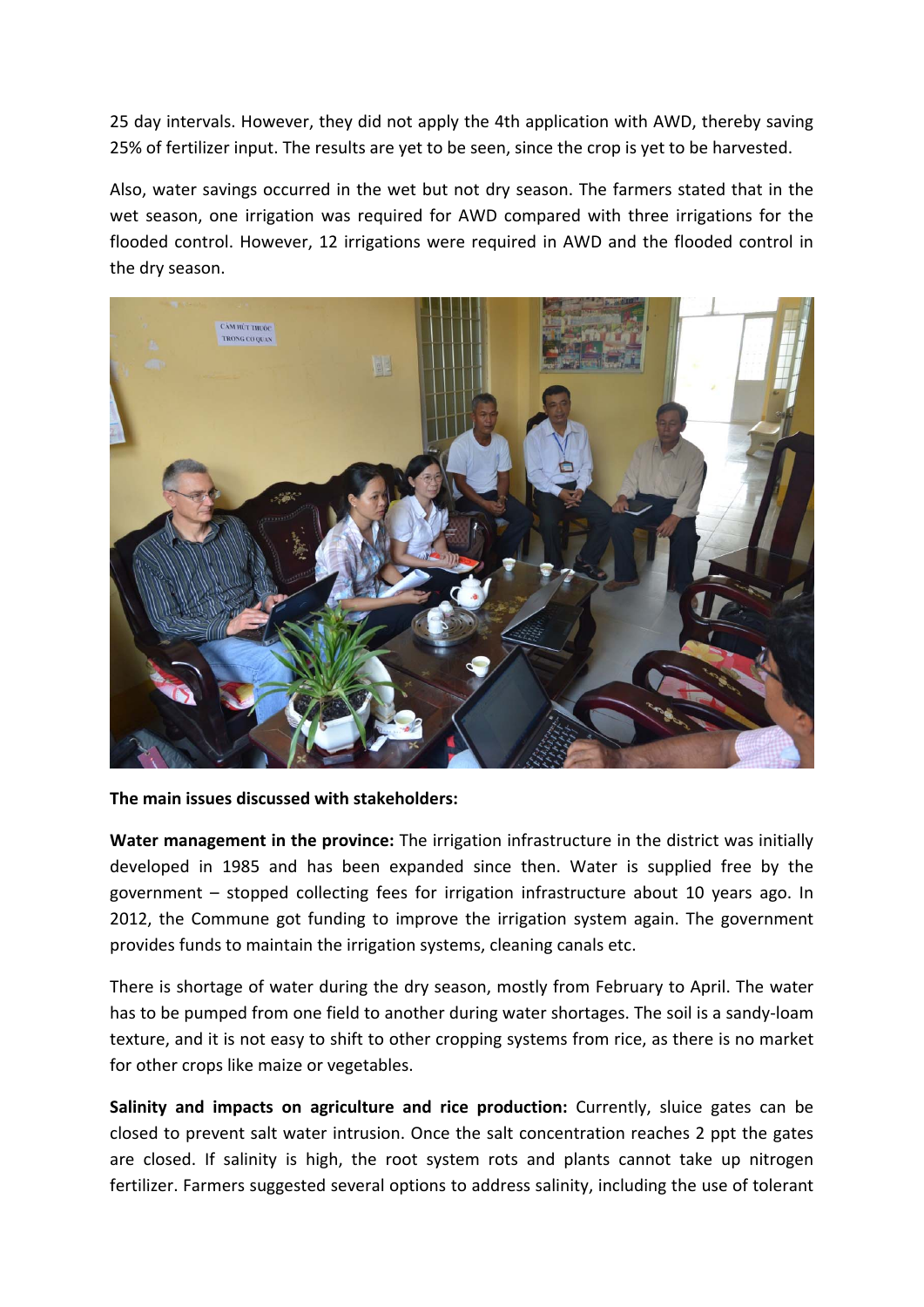rice varieties, changes in fertilizer use, and water control through sluice gates. There are also extension and training programs available in the district, but they do not to address salinity issues specifically; they are mostly general training programs on agriculture. They prefer to grow rice in the dry season despite water shortages, as the weather is better for rice and there is a strong market. Vegetables could be grown, but the market is very limited. Some farmers also cultivate mushrooms and have cattle. Rice is sold directly to middlemen and farmers are not happy about this arrangement, as the middlemen decide the price. The farmers need to work together to negotiate a better price with the middlemen.

**Training and extension:** The commune officials so far have not been exposed to any climate change related workshops or training. Some district officials in Tra Cu have taken part in climate change awareness workshops. For the commune officials, these kinds of interactions with scientists are rare, and they find it useful. They expect changes in their agricultural practices as a result of projects such as ClimaViet.

The staff from the Agricultural Department also recommended that trials should be conducted in the dry season, as the main problems for this commune and the province are during the dry season. The staff suggested that they should be trained at the provincial level on various technologies to address salinity and drought.

The stakeholders were also interested to know the follow up actions from the scientists, and were interested to know what will happen after the field demonstrations are completed.

One of the main concerns was the marketing issue, and the stakeholders wanted to know how farmers could get a better price for rice. They have farmer associations, but they are not currently addressing the price issue. One of the suggestions given was that farmers should organize themselves into 'Self‐Help Groups' and deal with middlemen with a stronger voice.

Scientists and stakeholders later visited the three experimental sites and observed the performance of trails comparing Alternate Wetting and Drying (AWD) with the conventional flooding system of paddy cultivation. Five rice varieties are being tested within each irrigation treatment. The rice varieties vary in maturity by up to 10 days. The crop will be harvested within 10 days from now, and results will be available by September. Biomass samples will be harvested in the field and transported immediately to CLDRRI for drying (70oC for 72 hours).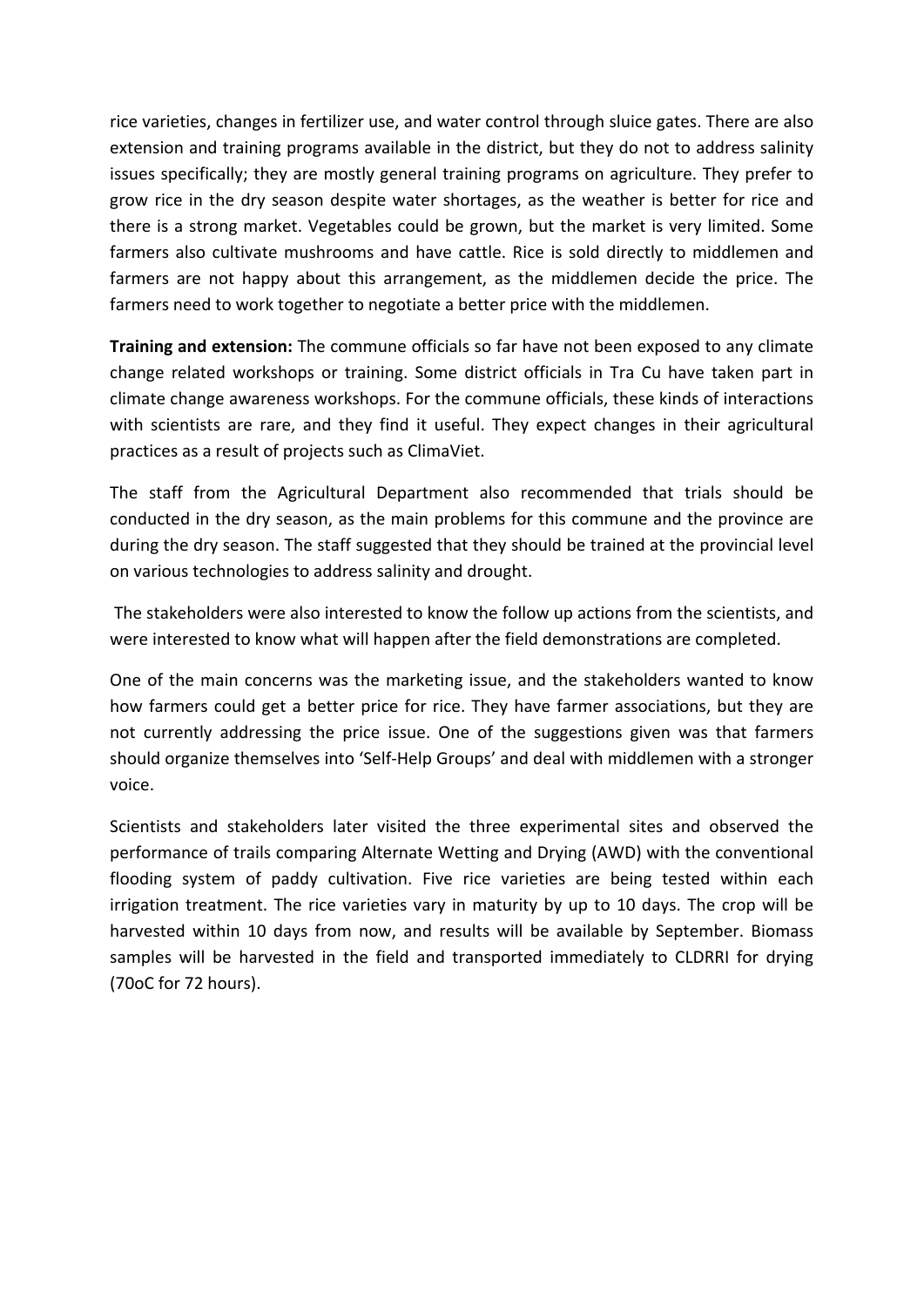## **Field experiments**